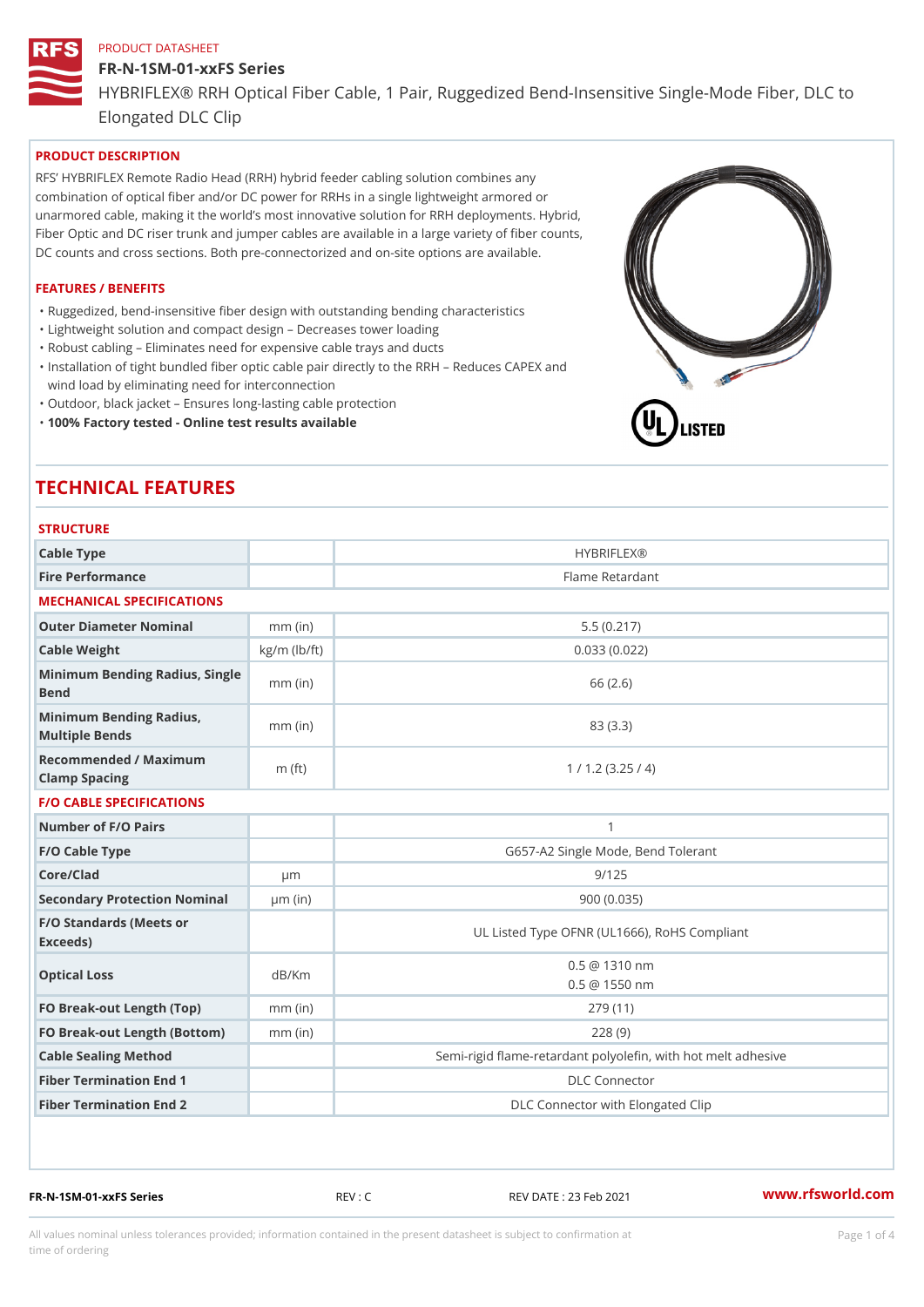FR-N-1SM-01-xxFS Series HYBRIFLEX® RRH Optical Fiber Cable, 1 Pair, Ruggedized Bend-Insens Elongated DLC Clip

| CABLE JACKET                                    |                              |                                             |
|-------------------------------------------------|------------------------------|---------------------------------------------|
| UV-Protection Individual and<br>External Jacket |                              | Yes                                         |
| Jacket Material                                 |                              | Flame Retardant, Indoor/Outdoor, PVC, Black |
| TESTING AND ENVIRONMENTAL                       |                              |                                             |
| Storage Temperature                             | $^{\circ}$ C ( $^{\circ}$ F) | $-40$ to $70$ ( $-40$ to $158$ )            |
| Operation Temperature                           | $^{\circ}$ C ( $^{\circ}$ F  | $-40$ to 65 ( $-40$ to 149)                 |
| Installation Temperature                        | $^{\circ}$ C ( $^{\circ}$ F  | $-20$ to 65 ( $-4$ to 149)                  |
| Jacket Specifications                           |                              | UL 1666                                     |

## EXTERNAL DOCUMENT LINKS

Installation Guidelwinessad QuickShip 2.0 Program [Informa](http://www.rfsworld.com/images/hybriflex/quickship_program_2.pdf)tion: On-line Factory Te[s](https://www.rfsworld.com/pictures/userfiles/programs/AAST Latest Version.zip)teResults:

#### NOTES

Specifically designed for Samsung RRH.

FR-N-1SM-01-xxFS Series REV : C REV DATE : 23 Feb 2021 [www.](https://www.rfsworld.com)rfsworld.com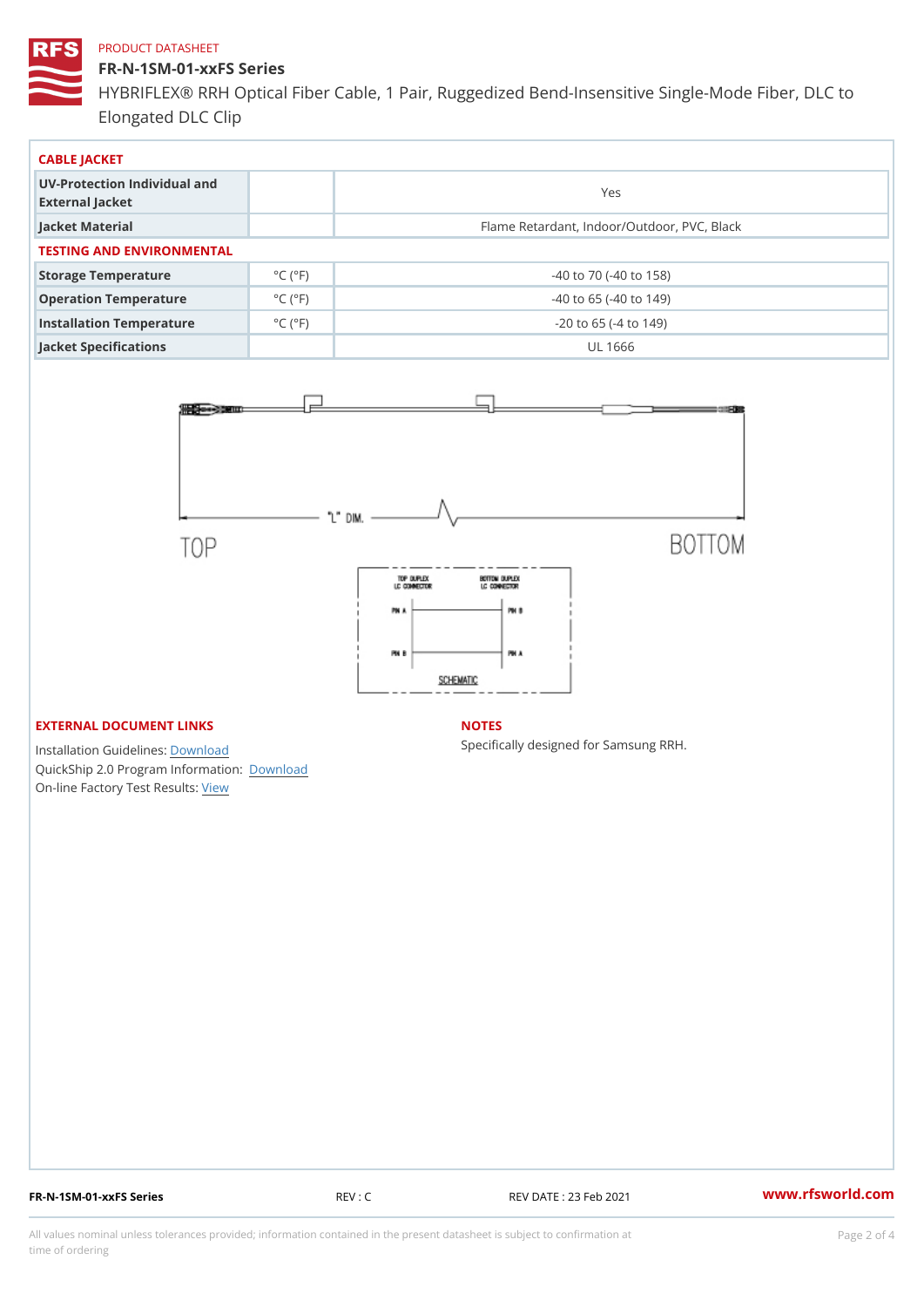FR-N-1SM-01-xxFS Series HYBRIFLEX® RRH Optical Fiber Cable, 1 Pair, Ruggedized Bend-Insens Elongated DLC Clip

## ADDITIONAL ASSEMBLIES - 1 PAIR SM FIBERED DITIONAL ASSEMBLIES - 2 PAIR SM FIBER

| Length, ft | Model Number                  |
|------------|-------------------------------|
| 10         | FR-N-1SM-01-10FS              |
| 20         | $FR - N - 1$ SM - 01 - 20 F S |
| 30         | FR-N-1SM-01-30FS              |
| 40         | $FR - N - 1$ SM - 01 - 40 F S |
| 50         | FR-N-1SM-01-50FS              |
| 60         | $FR - N - 1$ SM - 01 - 60 F S |
| 79         | FR-N-1SM-01-70FS              |
| 80         | FR-N-1SM-01-80FS              |
| 90         | FR-N-1SM-01-90FS              |
| 100        | FR-N-1SM-01-100FS             |

| Length, ft | Model Number                   |
|------------|--------------------------------|
| 10         | FR-N-2SM-01-10FS               |
| 20         | $FR - N - 2 S M - 01 - 20 F S$ |
| 30         | FR-N-2SM-01-30FS               |
| 40         | $FR - N - 2 SM - 01 - 40 FS$   |
| 50         | FR-N-2SM-01-50FS               |
| 60         | $FR - N - 2 S M - 01 - 60 F S$ |
| 70         | $FR - N - 2 S M - 01 - 70 F S$ |
| 80         | $FR - N - 2SM - 01 - 80FS$     |
| 90         | $FR - N - 2 S M - 01 - 90 F S$ |
| 100        | $FR - N - 2SM - 01 - 100FS$    |
|            |                                |

ADDITIONAL ASSEMBLIES - 1 STRAND SM FABSDRTIONAL ASSEMBLIES - 2 STRAND SM FIBER

| Length, ft | Model Number                     |
|------------|----------------------------------|
| 10         | FR-N-1SSM-01-10FS                |
| 15         | FR-N-1SSM-01-15FS                |
| 20         | FR-N-1SSM-01-20FS                |
| 30         | FR-N-1SSM-01-30FS                |
| 40         | FR-N-1SSM-01-40FS                |
| 50         | $FR - N - 1$ S S M - 01 - 50 F S |
| 60         | FR-N-1SSM-01-60FS                |
| 70         | FR-N-1SSM-01-70FS                |
| 80         | FR-N-1SSM-01-80FS                |
| 90         | $FR - N - 1$ S S M - 01 - 90 F S |
| 100        | FR-N-1SSM-01-100FS               |
| 120        | FR-N-1SSM-01-120FS               |
| 130        | FR-N-1SSM-01-130FS               |
| 150        | FR-N-1SSM-01-150FS               |
| 160        | FR-N-1SSM-01-160FS               |
| 170        | FR-N-1SSM-01-170FS               |

| Length, ft | Model Number                     |
|------------|----------------------------------|
| 10         | FR-N-2SSM-01-10FS                |
| 15         | FR-N-2SSM-01-15FS                |
| 20         | FR-N-2SSM-01-20FS                |
| 30         | FR-N-2SSM-01-30FS                |
| 40         | FR-N-2SSM-01-40FS                |
| 50         | FR-N-2SSM-01-50FS                |
| 60         | FR-N-2SSM-01-60FS                |
| 70         | FR-N-2SSM-01-70FS                |
| 80         | $FR - N - 2$ S S M - 01 - 80 F S |
| 90         | $FR - N - 2$ S S M - 01 - 90 F S |
| 100        | FR-N-2SSM-01-100FS               |

FR-N-1SM-01-xxFS Series REV : C REV DATE : 23 Feb 2021 [www.](https://www.rfsworld.com)rfsworld.com

All values nominal unless tolerances provided; information contained in the present datasheet is subject to Pcapgeling that i time of ordering